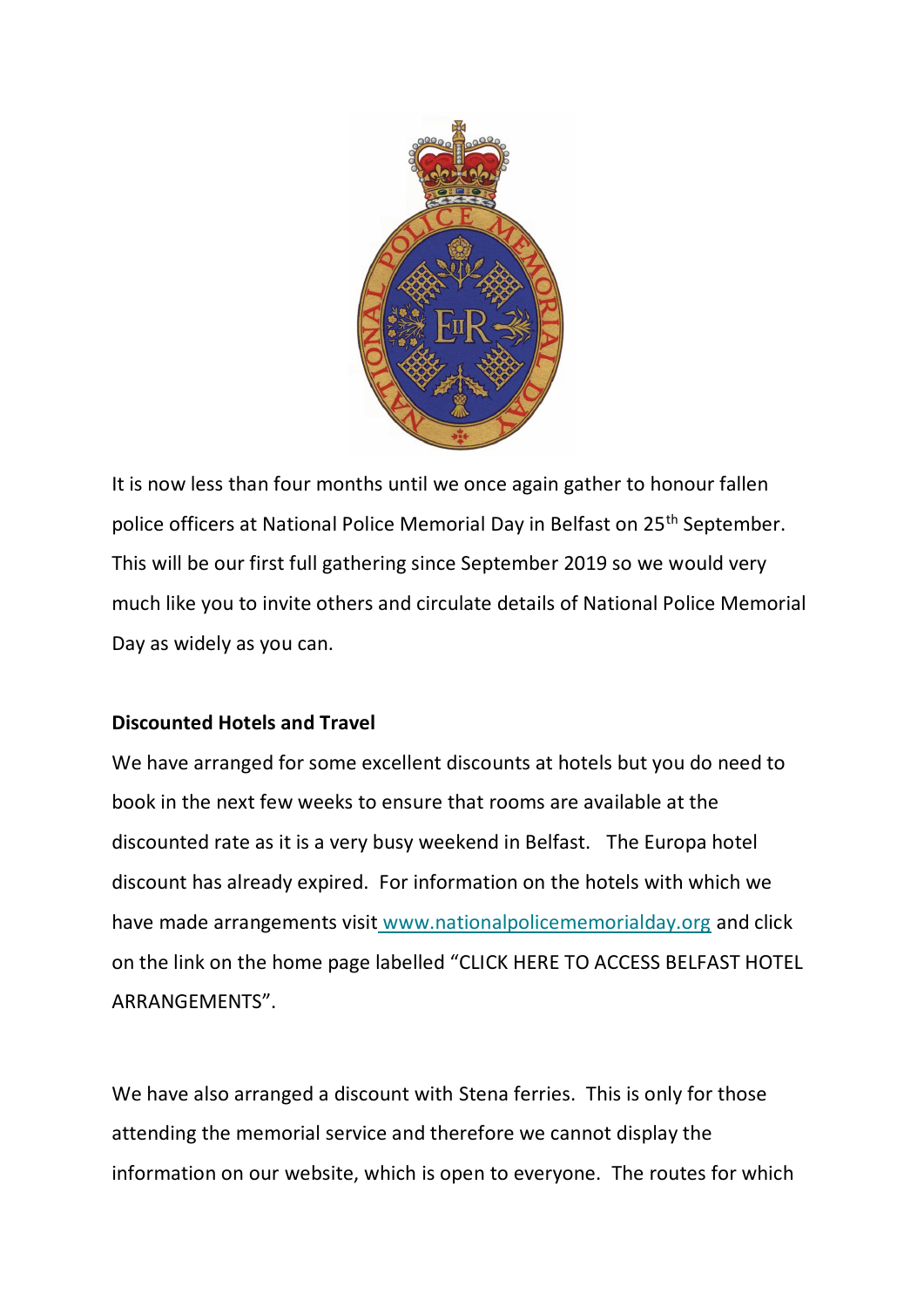the 20% discount applies are: Liverpool – Belfast, Cairnryan – Belfast, Holyhead – Dublin and Fishguard – Rosslare. Obviously the earlier you book the cheaper the base fare to which the 20% discount will be applied. If you wish to take advantage of this offer visit [www.stenaline.co.uk/event](https://gbr01.safelinks.protection.outlook.com/?url=http%3A%2F%2Fwww.stenaline.co.uk%2Fevent&data=05%7C01%7C%7Ce996390ab54f469b7d5b08da42ecf4c1%7Cf6d79420e26a471dbaf15dbd9fe9faf3%7C0%7C0%7C637895882739627840%7CUnknown%7CTWFpbGZsb3d8eyJWIjoiMC4wLjAwMDAiLCJQIjoiV2luMzIiLCJBTiI6Ik1haWwiLCJXVCI6Mn0%3D%7C3000%7C%7C%7C&sdata=vl%2BxCNgJt1tD8lZeIE1tNFLWpymjNbnMgfqXqADuVdI%3D&reserved=0) and use Event Code **S922E.**

## **Registration**

The memorial service registration system is up and running and you can access it through [https://www.eventbrite.co.uk/e/national-police-memorial-day-](https://www.eventbrite.co.uk/e/national-police-memorial-day-2022-tickets-243592841747)[2022-tickets-243592841747](https://www.eventbrite.co.uk/e/national-police-memorial-day-2022-tickets-243592841747)

A visit to the Royal Ulster Constabulary George Cross Foundation (RUCGC) Memorial Garden can also be booked during the registration process. If you omitted to do that when you made the original booking you can still go back into EventBrite using the email address with which you made the original booking and make any changes necessary. You do need to ensure that you download the amended ticket and have this available on your smart phone or as a paper copy when you come to the venue or to access the bus taking visitors to the RUCGC Memorial Garden. The departure point for the buses will be notified to those who book tickets to the Garden close to the day itself.

## **Donations**

We no longer use donation envelopes however we will be circulating among you at the Civic Reception with card readers so that you can safely donate using your debit or credit card.